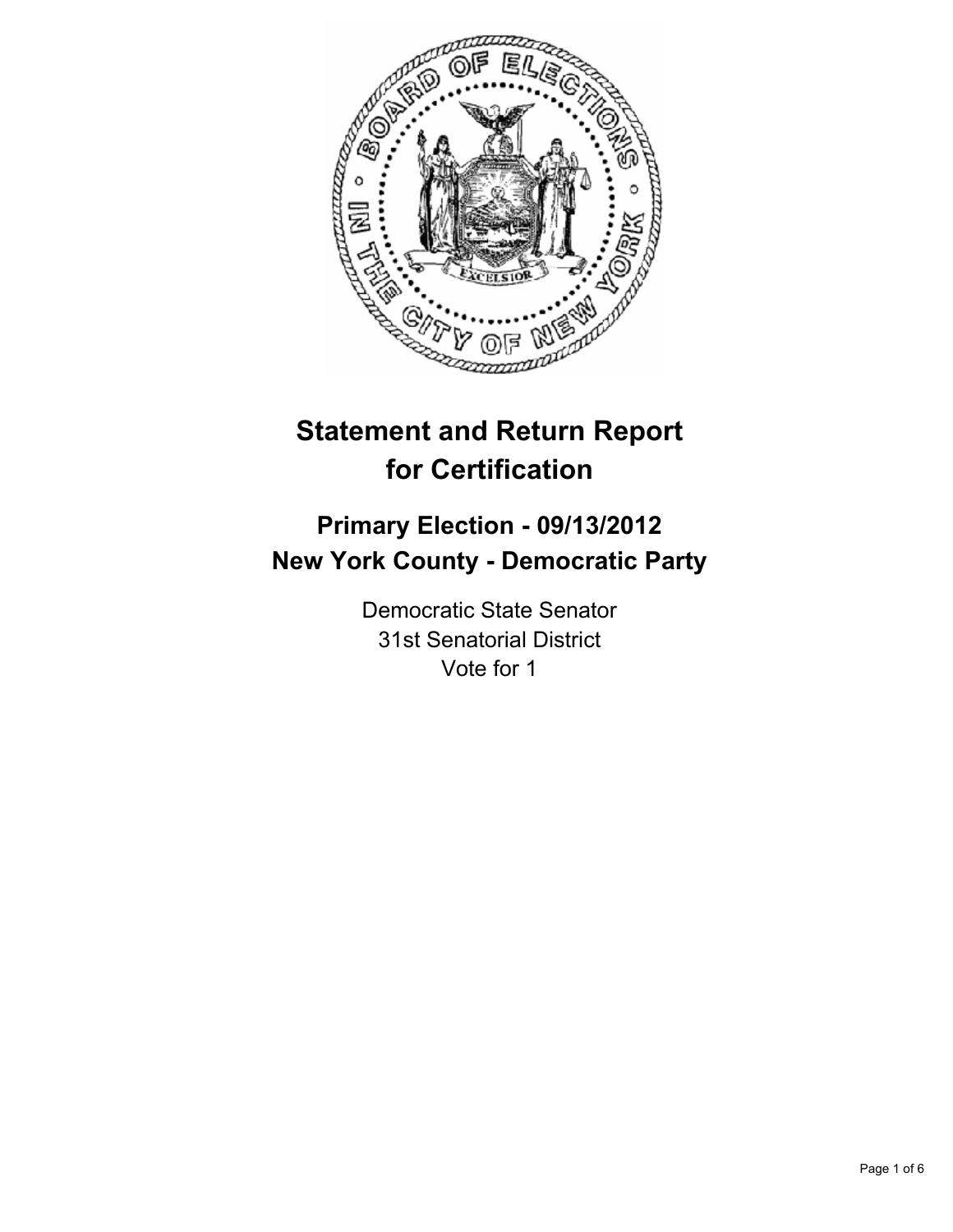

# **Assembly District 67**

| <b>PUBLIC COUNTER</b>                                    | 1,948    |
|----------------------------------------------------------|----------|
| <b>EMERGENCY</b>                                         | 0        |
| ABSENTEE/MILITARY                                        | 70       |
| <b>FEDERAL</b>                                           | 0        |
| <b>SPECIAL PRESIDENTIAL</b>                              | $\Omega$ |
| <b>AFFIDAVIT</b>                                         | 29       |
| <b>Total Ballots</b>                                     | 2,047    |
| Less - Inapplicable Federal/Special Presidential Ballots | 0        |
| <b>Total Applicable Ballots</b>                          | 2,047    |
| <b>GUILLERMO LINARES</b>                                 | 1,105    |
| <b>ADRIANO ESPAILLAT</b>                                 | 843      |
| BRAD HOYLMAN (WRITE-IN)                                  | 1        |
| TANIKA INLAW (WRITE-IN)                                  | 1        |
| THOMAS GRECO (WRITE-IN)                                  | 1        |
| UNATTRIBUTABLE WRITE-IN (WRITE-IN)                       | 4        |
| <b>Total Votes</b>                                       | 1,955    |
| Unrecorded                                               | 92       |

# **Assembly District 69**

| PUBLIC COUNTER                                           | 2,543 |
|----------------------------------------------------------|-------|
| <b>EMERGENCY</b>                                         | 0     |
| ABSENTEE/MILITARY                                        | 61    |
| <b>FEDERAL</b>                                           | 0     |
| <b>SPECIAL PRESIDENTIAL</b>                              | 0     |
| <b>AFFIDAVIT</b>                                         | 27    |
| <b>Total Ballots</b>                                     | 2,631 |
| Less - Inapplicable Federal/Special Presidential Ballots | 0     |
| <b>Total Applicable Ballots</b>                          | 2,631 |
| <b>GUILLERMO LINARES</b>                                 | 1,586 |
| <b>ADRIANO ESPAILLAT</b>                                 | 994   |
| BRAD HOYLMAN (WRITE-IN)                                  | 1     |
| MARSHALL BERMAN (WRITE-IN)                               | 1     |
| RON HALVER (WRITE-IN)                                    | 1     |
| UNATTRIBUTABLE WRITE-IN (WRITE-IN)                       | 8     |
| <b>Total Votes</b>                                       | 2,591 |
| Unrecorded                                               | 40    |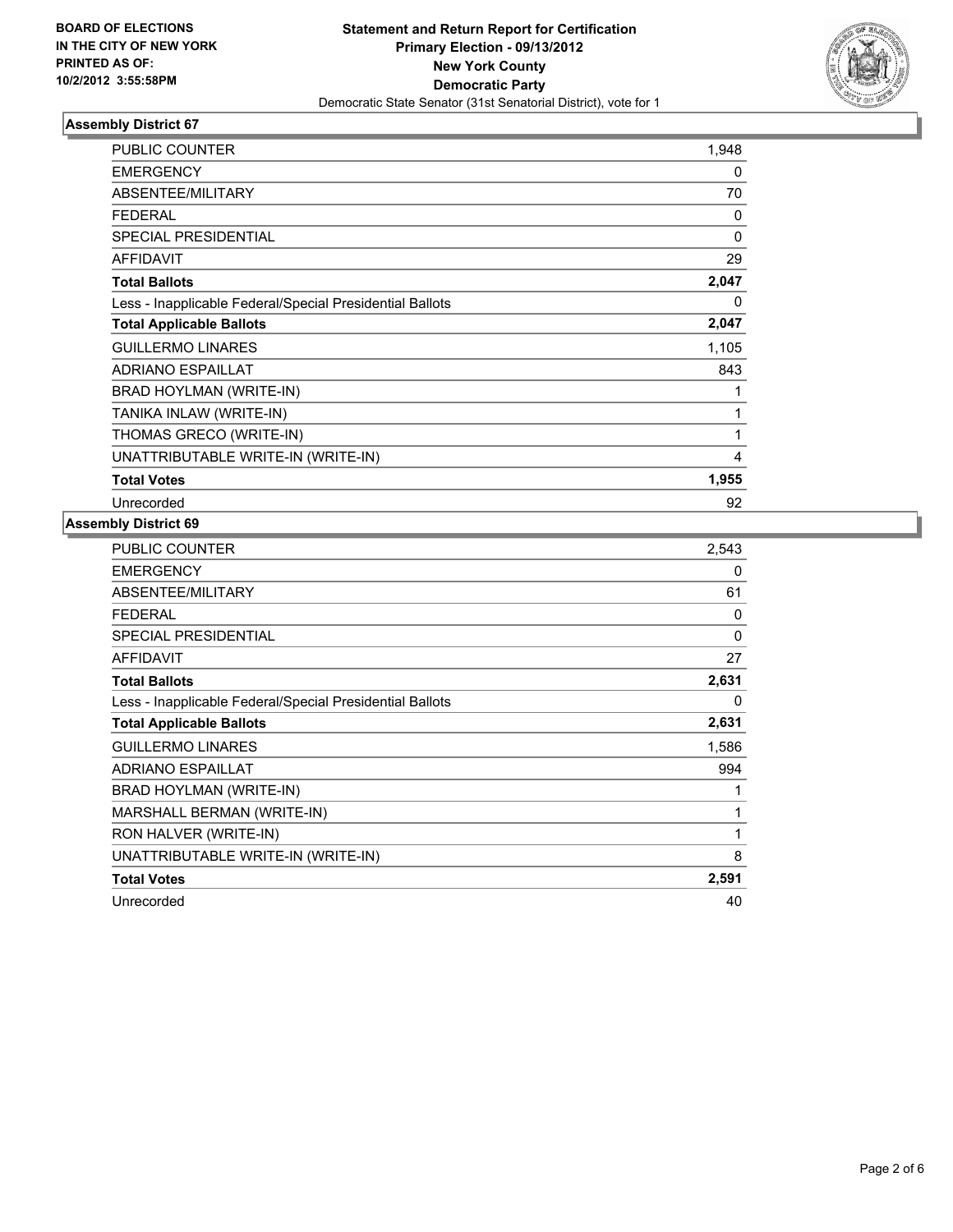

# **Assembly District 70**

| <b>PUBLIC COUNTER</b>                                    | 1,113    |
|----------------------------------------------------------|----------|
| <b>EMERGENCY</b>                                         | 0        |
| ABSENTEE/MILITARY                                        | 32       |
| <b>FEDERAL</b>                                           | 0        |
| <b>SPECIAL PRESIDENTIAL</b>                              | $\Omega$ |
| <b>AFFIDAVIT</b>                                         | 54       |
| <b>Total Ballots</b>                                     | 1,199    |
| Less - Inapplicable Federal/Special Presidential Ballots | 0        |
| <b>Total Applicable Ballots</b>                          | 1,199    |
| <b>GUILLERMO LINARES</b>                                 | 449      |
| <b>ADRIANO ESPAILLAT</b>                                 | 711      |
| EILEEN V. CASEY (WRITE-IN)                               |          |
| UNATTRIBUTABLE WRITE-IN (WRITE-IN)                       | 11       |
| <b>Total Votes</b>                                       | 1,172    |
| Unrecorded                                               | 27       |

#### **Assembly District 71**

| <b>PUBLIC COUNTER</b>                                    | 4,553          |
|----------------------------------------------------------|----------------|
| <b>EMERGENCY</b>                                         | $\mathbf{0}$   |
| ABSENTEE/MILITARY                                        | 103            |
| <b>FEDERAL</b>                                           | $\mathbf{0}$   |
| <b>SPECIAL PRESIDENTIAL</b>                              | $\mathbf{0}$   |
| <b>AFFIDAVIT</b>                                         | 92             |
| <b>Total Ballots</b>                                     | 4,748          |
| Less - Inapplicable Federal/Special Presidential Ballots | 0              |
| <b>Total Applicable Ballots</b>                          | 4,748          |
| <b>GUILLERMO LINARES</b>                                 | 1,603          |
| <b>ADRIANO ESPAILLAT</b>                                 | 3,007          |
| ANTON ORNSTEIN (WRITE-IN)                                | 1              |
| BILL PERKINS (WRITE-IN)                                  | 1              |
| EDWARD LEHNER (WRITE-IN)                                 | 1              |
| <b>GEORGE FRONBRAL (WRITE-IN)</b>                        | 1              |
| JOHN MORALES (WRITE-IN)                                  | 1              |
| MARIA A. LUNA (WRITE-IN)                                 | 1              |
| MARK LEVINE (WRITE-IN)                                   | $\overline{2}$ |
| MELANIE HILDAGO (WRITE-IN)                               | 1              |
| MERY F. DIAZ (WRITE-IN)                                  | 1              |
| THOMAS SKOKES (WRITE-IN)                                 | 1              |
| UNATTRIBUTABLE WRITE-IN (WRITE-IN)                       | 33             |
| WILLIAM J. CLINTON (WRITE-IN)                            | 1              |
| <b>Total Votes</b>                                       | 4,655          |
| Unrecorded                                               | 93             |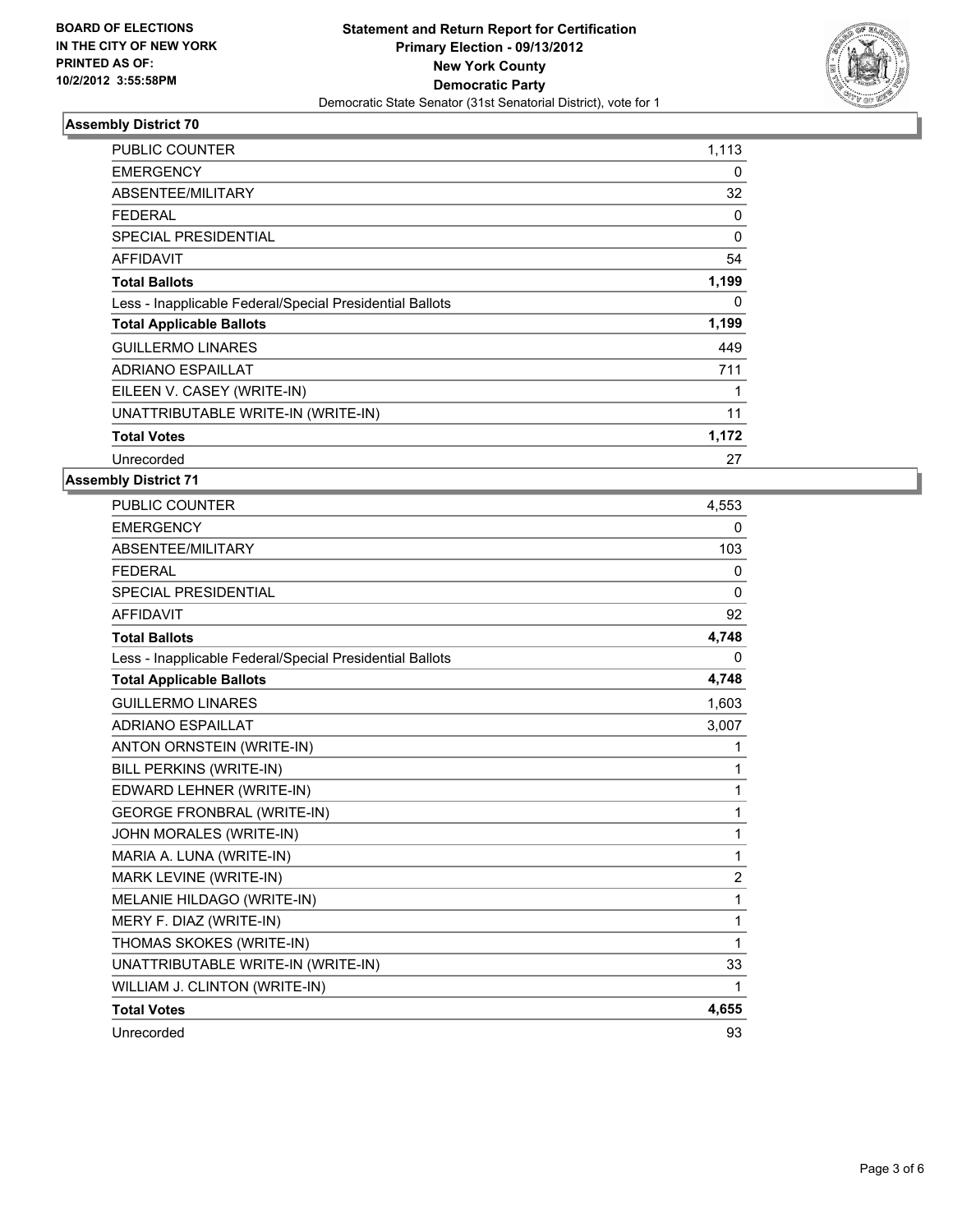

# **Assembly District 72**

| <b>PUBLIC COUNTER</b>                                    | 7,664        |
|----------------------------------------------------------|--------------|
| <b>EMERGENCY</b>                                         | 0            |
| ABSENTEE/MILITARY                                        | 104          |
| <b>FEDERAL</b>                                           | 0            |
| SPECIAL PRESIDENTIAL                                     | 0            |
| <b>AFFIDAVIT</b>                                         | 187          |
| <b>Total Ballots</b>                                     | 7,955        |
| Less - Inapplicable Federal/Special Presidential Ballots | 0            |
| <b>Total Applicable Ballots</b>                          | 7,955        |
| <b>GUILLERMO LINARES</b>                                 | 2,129        |
| <b>ADRIANO ESPAILLAT</b>                                 | 5,556        |
| <b>BOBBIE GAMBLE (WRITE-IN)</b>                          | 2            |
| CARLA ZANONI (WRITE-IN)                                  | 1            |
| CARLOS PEATS (WRITE-IN)                                  | 1            |
| CHRISTINA MARIE DIAMOND (WRITE-IN)                       | 1            |
| ED GOLDMAN (WRITE-IN)                                    | 1            |
| JASON ROSENBERG (WRITE-IN)                               | 1            |
| JOHN E. ROGERS (WRITE-IN)                                | 1            |
| MARK LEVINE (WRITE-IN)                                   | 3            |
| MICHAEL R BLOOMBERG (WRITE-IN)                           | $\mathbf 1$  |
| ROBERT JACKSON (WRITE-IN)                                | $\mathbf{1}$ |
| TRAVIS J SHERRID (WRITE-IN)                              | 1            |
| UNATTRIBUTABLE WRITE-IN (WRITE-IN)                       | 18           |
| <b>Total Votes</b>                                       | 7,717        |
| Unrecorded                                               | 238          |

# **Assembly District 75**

| <b>PUBLIC COUNTER</b>                                    | 89 |
|----------------------------------------------------------|----|
| <b>EMERGENCY</b>                                         | 0  |
| ABSENTEE/MILITARY                                        |    |
| <b>FEDERAL</b>                                           | 0  |
| <b>SPECIAL PRESIDENTIAL</b>                              | 0  |
| <b>AFFIDAVIT</b>                                         | 2  |
| <b>Total Ballots</b>                                     | 92 |
| Less - Inapplicable Federal/Special Presidential Ballots | 0  |
| <b>Total Applicable Ballots</b>                          | 92 |
| <b>GUILLERMO LINARES</b>                                 | 55 |
| <b>ADRIANO ESPAILLAT</b>                                 | 27 |
| <b>Total Votes</b>                                       | 82 |
| Unrecorded                                               | 10 |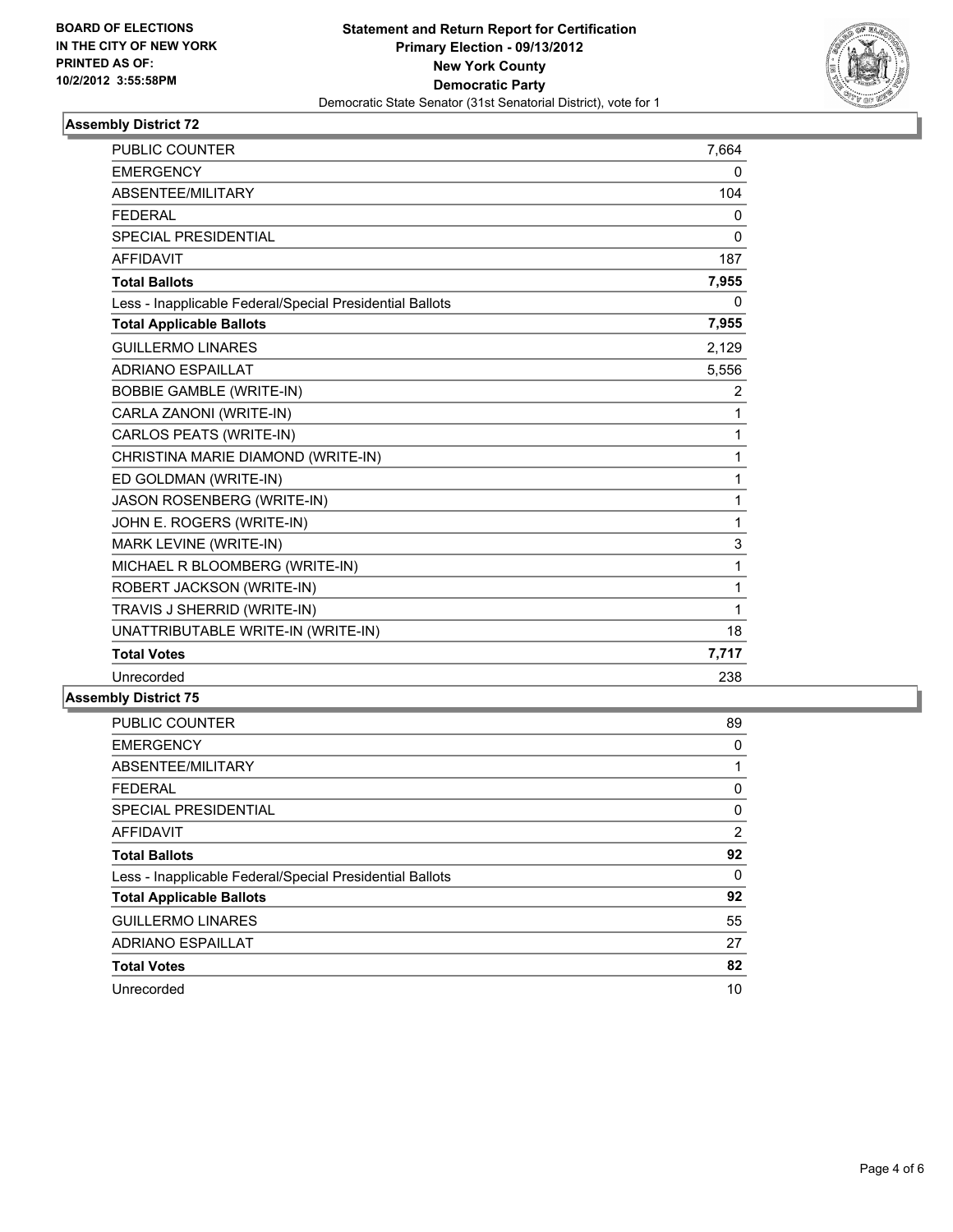

#### **Total for Democratic State Senator (31st Senatorial District) - New York County**

| PUBLIC COUNTER                                           | 17,910         |
|----------------------------------------------------------|----------------|
| <b>EMERGENCY</b>                                         | 0              |
| ABSENTEE/MILITARY                                        | 371            |
| <b>FEDERAL</b>                                           | 0              |
| SPECIAL PRESIDENTIAL                                     | 0              |
| <b>AFFIDAVIT</b>                                         | 391            |
| <b>Total Ballots</b>                                     | 18,672         |
| Less - Inapplicable Federal/Special Presidential Ballots | 0              |
| <b>Total Applicable Ballots</b>                          | 18,672         |
| <b>GUILLERMO LINARES</b>                                 | 6,927          |
| <b>ADRIANO ESPAILLAT</b>                                 | 11,138         |
| ANTON ORNSTEIN (WRITE-IN)                                | 1              |
| BILL PERKINS (WRITE-IN)                                  | 1              |
| <b>BOBBIE GAMBLE (WRITE-IN)</b>                          | $\overline{2}$ |
| BRAD HOYLMAN (WRITE-IN)                                  | $\overline{2}$ |
| CARLA ZANONI (WRITE-IN)                                  | 1              |
| CARLOS PEATS (WRITE-IN)                                  | 1              |
| CHRISTINA MARIE DIAMOND (WRITE-IN)                       | 1              |
| ED GOLDMAN (WRITE-IN)                                    | 1              |
| EDWARD LEHNER (WRITE-IN)                                 | 1              |
| EILEEN V. CASEY (WRITE-IN)                               | $\mathbf{1}$   |
| <b>GEORGE FRONBRAL (WRITE-IN)</b>                        | 1              |
| JASON ROSENBERG (WRITE-IN)                               | 1              |
| JOHN E. ROGERS (WRITE-IN)                                | 1              |
| JOHN MORALES (WRITE-IN)                                  | 1              |
| MARIA A. LUNA (WRITE-IN)                                 | 1              |
| MARK LEVINE (WRITE-IN)                                   | 5              |
| MARSHALL BERMAN (WRITE-IN)                               | 1              |
| MELANIE HILDAGO (WRITE-IN)                               | 1              |
| MERY F. DIAZ (WRITE-IN)                                  | $\mathbf{1}$   |
| MICHAEL R BLOOMBERG (WRITE-IN)                           | 1              |
| ROBERT JACKSON (WRITE-IN)                                | 1              |
| RON HALVER (WRITE-IN)                                    | 1              |
| TANIKA INLAW (WRITE-IN)                                  | 1              |
| THOMAS GRECO (WRITE-IN)                                  | $\mathbf{1}$   |
| THOMAS SKOKES (WRITE-IN)                                 | $\mathbf{1}$   |
| TRAVIS J SHERRID (WRITE-IN)                              | 1              |
| UNATTRIBUTABLE WRITE-IN (WRITE-IN)                       | 74             |
| WILLIAM J. CLINTON (WRITE-IN)                            | 1              |
| <b>Total Votes</b>                                       | 18,172         |
| Unrecorded                                               | 500            |